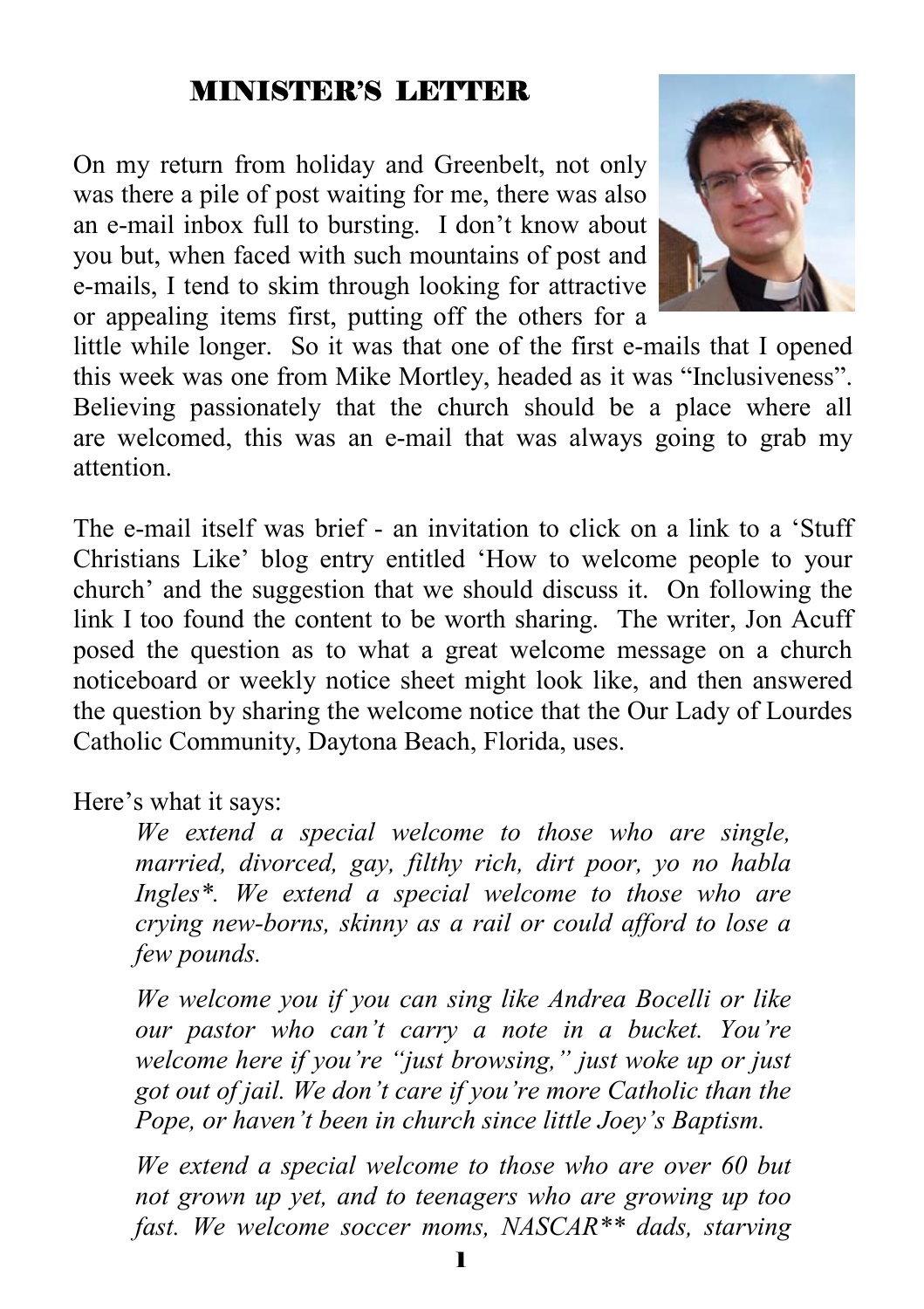*artists, tree-huggers, latte-sippers, vegetarians, junk-food eaters. We welcome those who are in recovery or still addicted. We welcome you if you're having problems or you're down in the dumps or if you don't like "organized religion," we've been there too.* 

*If you blew all your offering money at the dog track, you're welcome here. We offer a special welcome to those who think the earth is flat, work too hard, don't work, can't spell, or because grandma is in town and wanted to go to church.* 

*We welcome those who are inked, pierced or both. We offer a special welcome to those who could use a prayer right now, had religion shoved down your throat as a kid or got*  lost in traffic and wound up here by mistake. We welcome *tourists, seekers and doubters, bleeding hearts … and you!* 

Given that what we say on a noticeboard has to be backed up in practice, I'd be interested to hear what people think about this. What is there here that you'd embrace and want to say, 'Yes' to? What makes you feel uncomfortable or uneasy?

 I'd also like to set you a challenge - to have a go at writing a similar welcome notice for our context. Not only might such an exercise help us to shape something of our own to use and live by, it might also challenge each and every one of us to think more deeply about the nature of the hospitality that God-in-Jesus calls us to offer and the limitations that we sometimes place upon it because of our own beliefs and prejudices.

With every blessing,

## *Paul*

 \* I don't speak English (Spanish) *\*\*National Association for Stock Car Auto Racing* 

 The full blog entry can be found here: *http://www.jonacuff.com/stuffchristianslike/2012/07/how-to-welcomepeople-to-your-church/*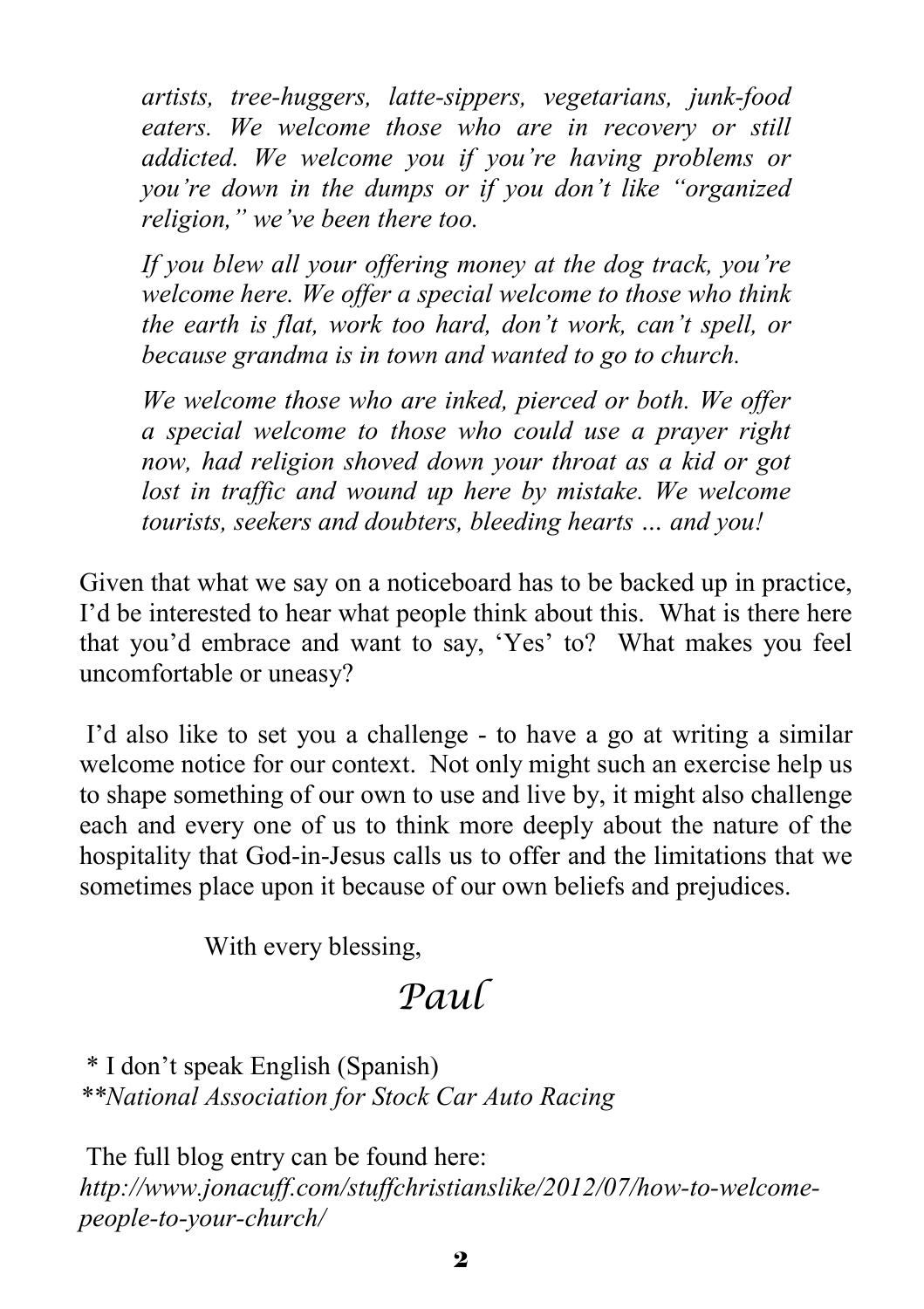## Thank You Joyce...

For the past 6 years Joyce Plant has been tireless in her capacity as a Christian Solidarity Worldwide (CSW) Representative for Martin Way. Although many of us had occasionally heard that there were people imprisoned for their faith, we had not always taken these stories seriously or maybe we denied that



our fellow brothers and sisters in other parts of the world were suffering, being tortured and even killed for their faith. Joyce did indeed mobilise us and the church to live out the scriptural mandate to "continue to remember those in prison as if you were together with them in prison, and those who are mistreated as if you yourselves were suffering" (Hebrews 13:3).

Unfortunately Joyce has decided to step down from this role and pass on the baton to me and of course it is a privilege. But what a hard act to follow! I take this opportunity to thank Joyce for her dedication and passion to this cause, keeping us updated with regular prayer requests and making us more aware of the issues. Until recently she has been giving of her time and her technical skills as a volunteer in the CSW office and I know that, as a novice volunteer there myself; the staff still hold her in the highest regard and are appreciative of her commitment and dedication. Imprinted on my memory is the day I first went into the office to find Joyce in her little office confidently sitting at the computer and being part of this huge worldwide network which is CSW. It is obvious that I have a long way to go but I thank Joyce for her example and the way that she has inspired me to believe that, as Christians, we never retire nor are we ever redundant in the work which God has called us to.

Being a CSW Rep is about helping others to be a voice for the voiceless, stir others into prayer and action for persecuted believers and others who face injustices because of their faith. Reps keep the church informed about the issues and help get people involved via regular updates, prayer requests and practical action including writing to persecuted believers. Reps help by:

Showing solidarity – encouraging small groups to use Connect and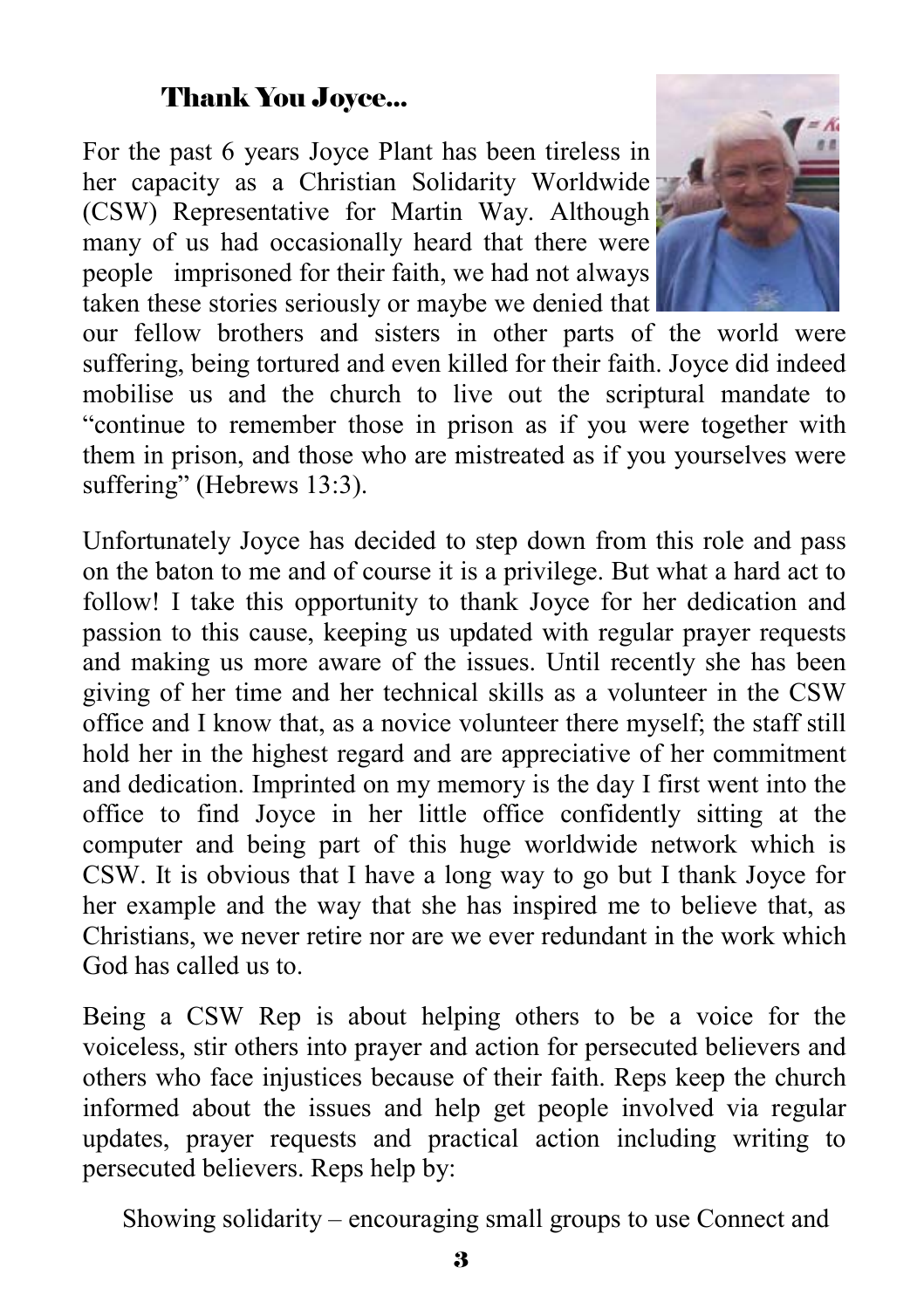Encourage address book to write cards of encouragement.

- Mobilising activists collecting signatures for campaign petitions to MPs/MEPs.
- Raising prayer bringing prayer needs to the church.
- Spreading the word getting a CSW speaker along to a church meeting/small group.
- Being an ambassador for CSW publicising CSW to church members and wider networks.

Providing for CSW's work – organising small events to raise funds.

Joyce has been doing all of this and more - admirably. Whilst I will be distributing the Connect and Encourage address book and the bi-monthly Response newsletters from now on, I know that in her heart Joyce will pray fully continue to be very much a part of CSW.

*Gwen Wildman* 



An Art Exhibition for local artists to exhibit (and sell) their work to the public is being held at Raynes Park Methodist Church. An annual event open for one week from 15th - 22nd September (excluding Sunday 16th) from 10.30am until 4.30 pm each day, with two late nights on Tuesday and Thursday until 7.30pm.

This year we have the comedian, Tim Vine, officially opening the Exhibition on Saturday 15th at 11.00 am.

The event is FREE to the public and items exhibited are usually of a mixed/high standard with some items of exceptional quality.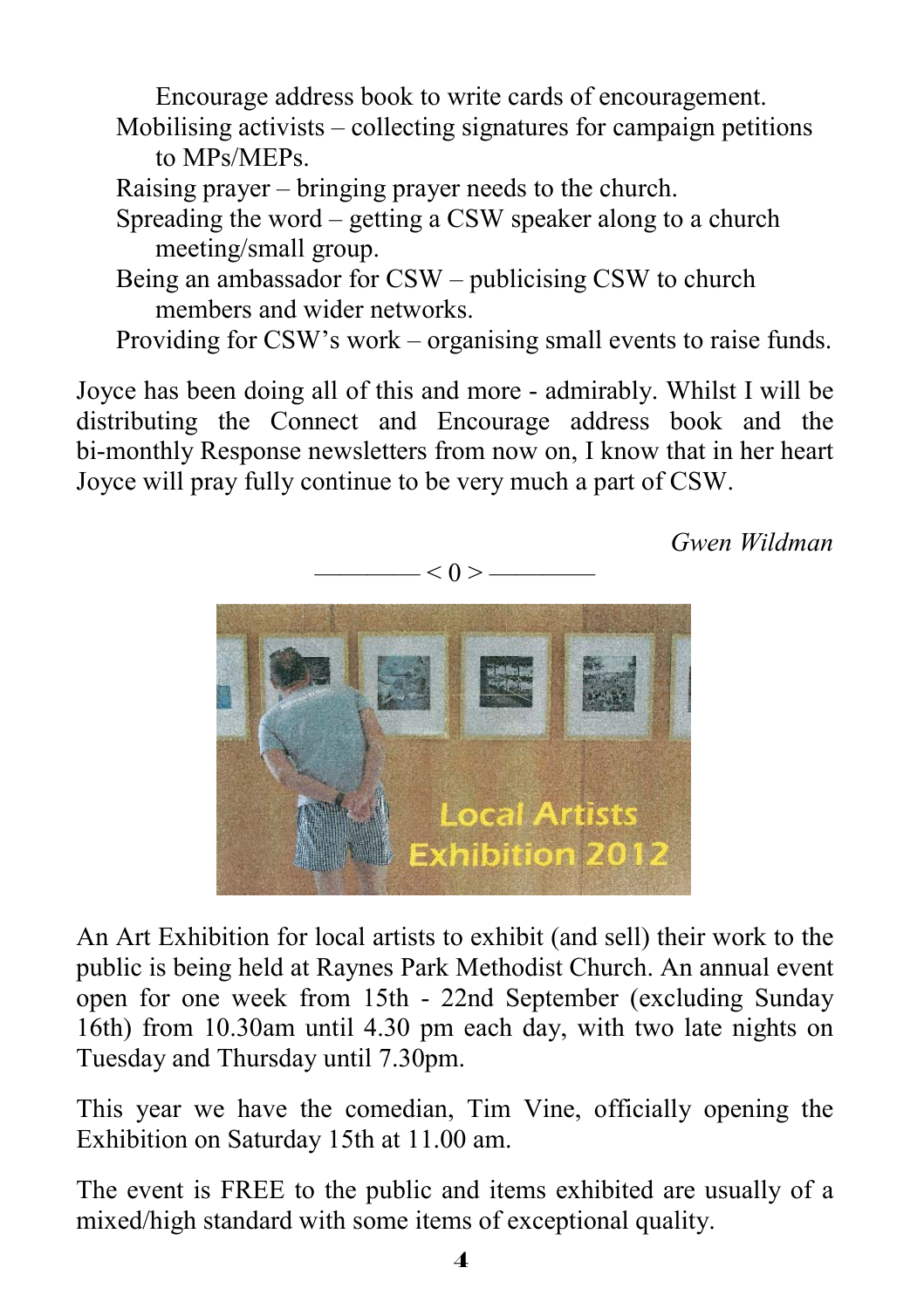# MEDAL 2012 Wimbledon Methodist Church





## **For Further Information**

Contacts: Rev. Margaret Adams 0208 9463 181

> margaretjadams @btinternet.com

 Rosie & David Wills 0208 5432 477

 d.a.j.wills @dunelm.org.uk

 Wimbledon Methodist Church, Griffiths Road, Wimbledon, SW19 1SP

## **Day Conference: 27th October 2012, 10am-4pm**

The leadership provided by lay people is a vital part of the Methodist story from its very beginnings. Our discipleship has been, and in some places still is, sustained and inspired by the Methodist class – the small groups with lay people as leaders nurturing others.

MEDAL 2012 is inspired by the vision of the church in *Ephesians 4:12 The gifts God gave ... are to equip the saints for the work of ministry, for building up the body of Christ, until all of us come to the unity of the faith and of the knowledge of the Son of God, to maturity, to the measure of the full stature of Christ*.

This one day conference provides an opportunity to experience and challenge ideas for lay leadership. It acts as a follow-up to the district wide weekend in February 2012 on encouraging new leadership from within the church.

Keep this date free as an opportunity to be part of the lay leadership experience.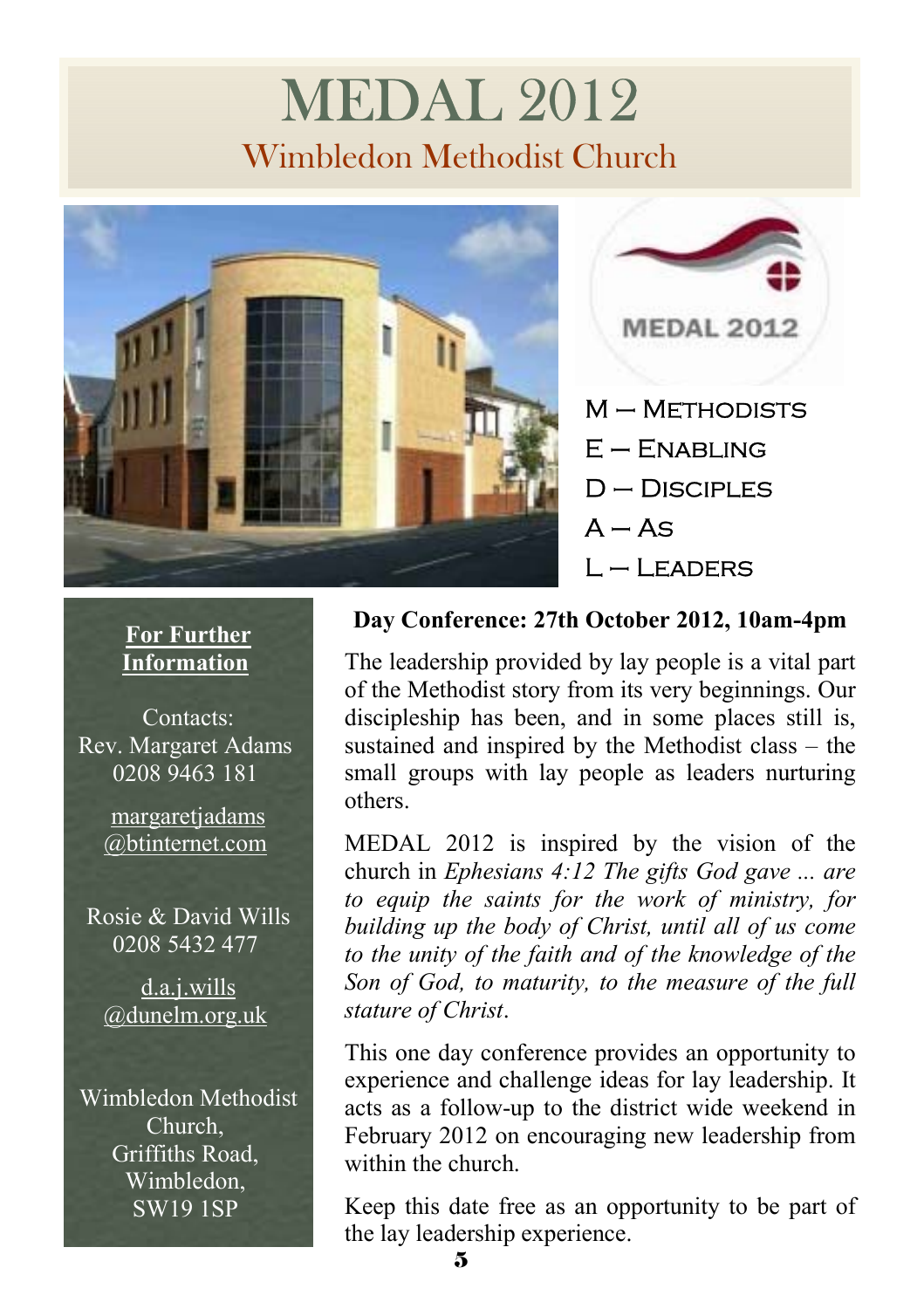## The Afternoon House group

Recently the house group have been discussing 'Still waters' and exploring the amazing statements about the love and care of our Shepherd made by David in his  $23<sup>rd</sup>$  Psalm. At our last meeting we looked at the psalm from different translations of the Bible ranging from the sailor's, the astronauts, the scouse's and the pacemakers' versions. Here are two of them:

## **Sailor's paraphrase of the 23rd Psalm**

The Lord is my pilot, I shall not drift. He guides me across the dark waters. He steers me through deep channels. He keeps my log. Yea, though I sail 'mid the thunders and tempest of life, I shall dread no anger, for He is with me; His love and His care, shelter me. He prepares a quiet harbour before me. He anoints the waves with oil My ship rides calmly. Surely sunlight and starlight shall guide me on the voyage I take, And I will rest in the heaven's port forever.

## **Psalm 23 for computer people**

The Lord is my Programmer, I shall not crash.

He installed His software on the hard disk of my heart.

All of His commands are user friendly.

His Directory guides me to the right choices for His name's sake.

Even though I scroll through the problems of life, I will fear no bugs, for He is my backup.

His password protects me.

He prepares a menu before me in the presence of my enemies.

His help is only a keystroke away.

Surely goodness and mercy will follow me, all the days of my life. And my file will be merged with His and SAVED FOREVER! Author Unknown.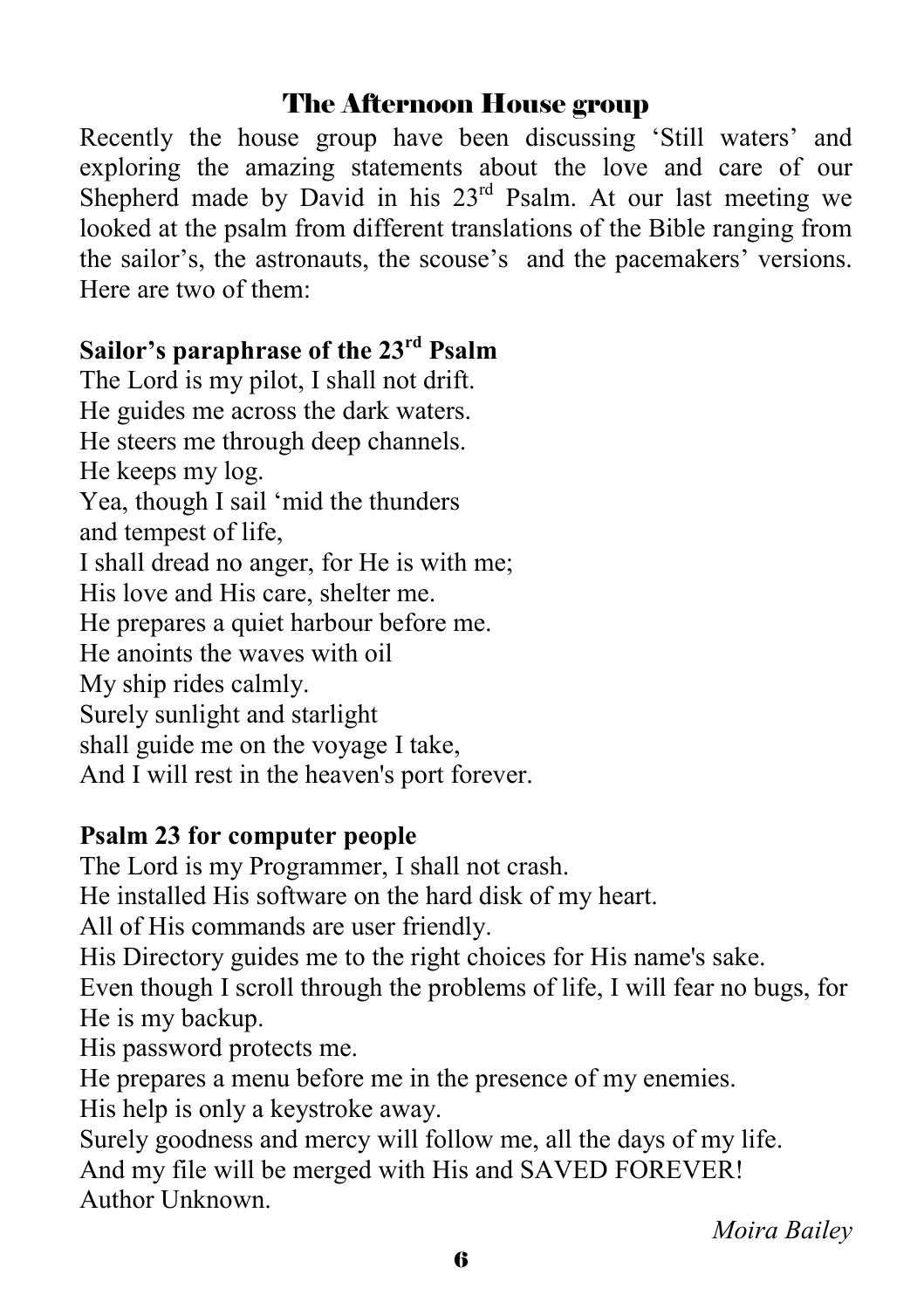## A Wedding in Warsaw

Thursday, 2nd August this year found Derek and I up at 3am, ready to fly to Warsaw, in Poland for the wedding of Adriana and Andrew (our Newsletter editor) the next day. We had been invited, not only as friends, but also to represent Andrew's deceased parents as well as representing our Church Family at Martin Way, so we felt very honoured to have been asked to attend in this capacity.

 Andrew had kindly made all the flight arrangements for us including disabled assistance at both Heathrow and Warsaw airports for the journeys which helped immensely. We were lucky on the approach as we were able to look out of the window as we flew over the big river and massive forest areas. As our wheelchairs were pushed through the Warsaw immigration area, we saw Adriana's and Andrew's smiling faces welcoming us to Poland. It was then a short bus ride to the Boutique Bed  $&$  Breakfast, where we and the other nine guests were staying for the 4 day duration of celebrations. This turned out to be a very modern small hotel with historic furniture in most of the rooms including a Grand Piano where concerts of Chopin's music are regularly held.

 We just about had time to unpack before walking to a little Polish café with Adriana and her Mother where we sampled delicious crisp potato pancakes covered in a creamy mushroom sauce. By this time Andrew had been back to the airport to collect his German Best Men, Oliver and his partner Insa. As we returned back to the Boutique we decided to have a rest in the airy Courtyard where we found ourselves in the delightful

company of this charming couple. Straight away we struck up a friendship and when Andrew appeared on the scene to escort us all to the evening's meal, he found there was no need to introduce the four of us to each other! By now the rest of the guests were all assembled in Adriana and Andrew's suite for the pre-meal cool drinks – it was  $90^{\circ}$  (32 $^{\circ}$  C) plus with very high humidity and stayed that way for our whole visit!

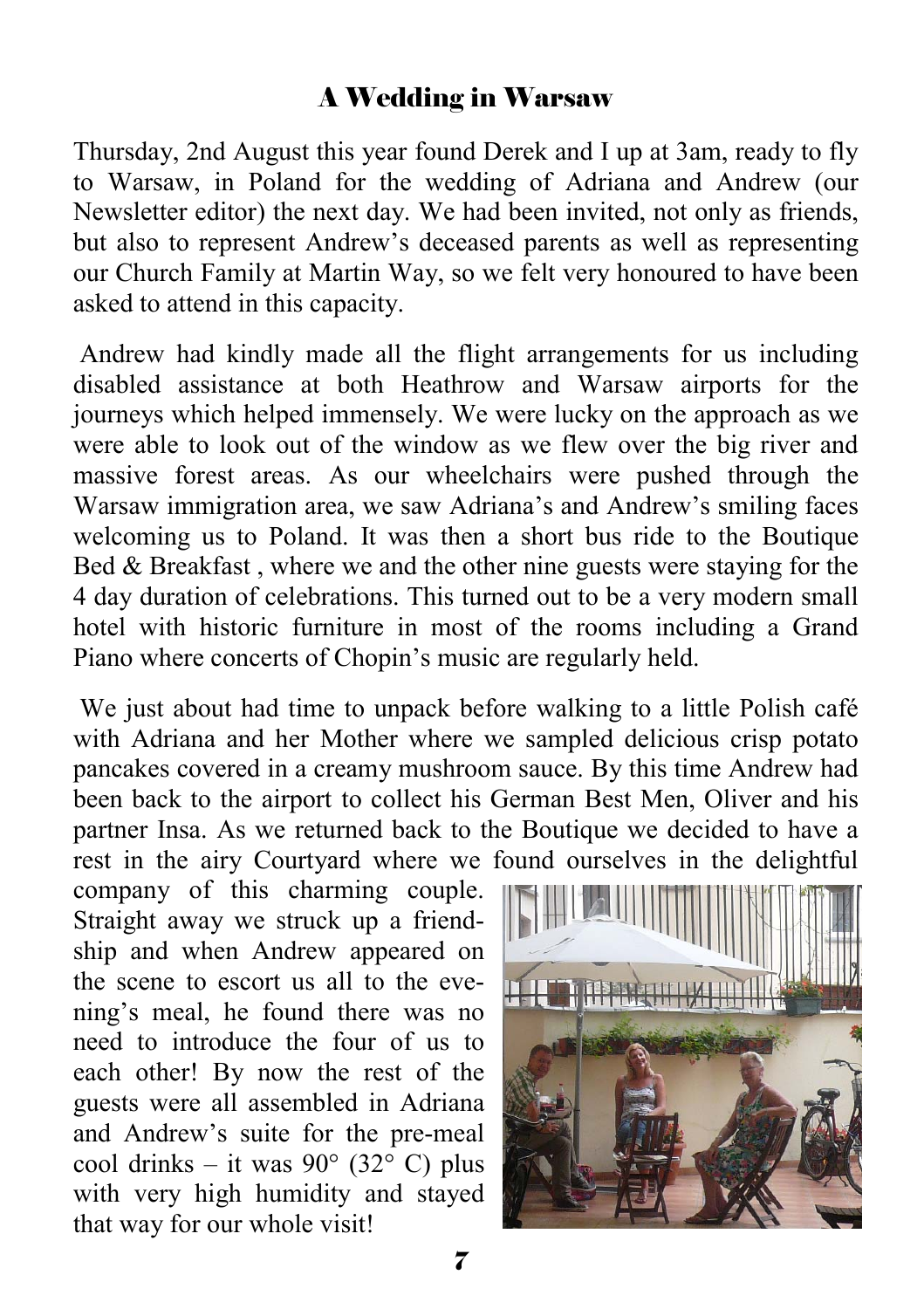Having already met Adriana's Mother earlier, we were now introduced to Andrew's cousin, Fran and her Scottish husband, Andy. We were then surprised to learn that the Polish Bridesmaid, Arleta, came from Mitcham and worked in Morden library, and her boyfriend, Francisco was from Madrid in Spain.

 We then moved on to have a fantastic meal in an Egyptian decorated Restaurant called The Sphinx, where we were able to get to know



everyone and had lots of photos taken. We all walked back to the Boutique very slowly, still in the excessive heat and as the younger ones in the group chatted on into the early hours, we bade our farewells and headed for bed around 11pm. Sadly Adriana's Aunt Maryla and her son Tomasz only arrived very late from

Gdansk and consequently missed our meal together.

 The next morning, Friday, the Wedding Day, found the group completed sitting by 9am along the huge breakfast table seating over twenty folk of

all nationalities. This small friendly B&B believed in ecological values, serving organic breakfasts with no MSG, segregating waste, conserving the environment and saving energy. The comprehensive breakfast consisted of freshly cooked compote (a Polish fruit juice obtained by cooking fruit), juices, coffee,



fruit and herbal teas, together with boiled eggs, platters of cheeses, hams, a whole cauliflower, dishes of salad in mayonnaise, cereals, fresh bread and rolls, etc.

The Wedding Day had dawned bright, sunny and hot and we all met at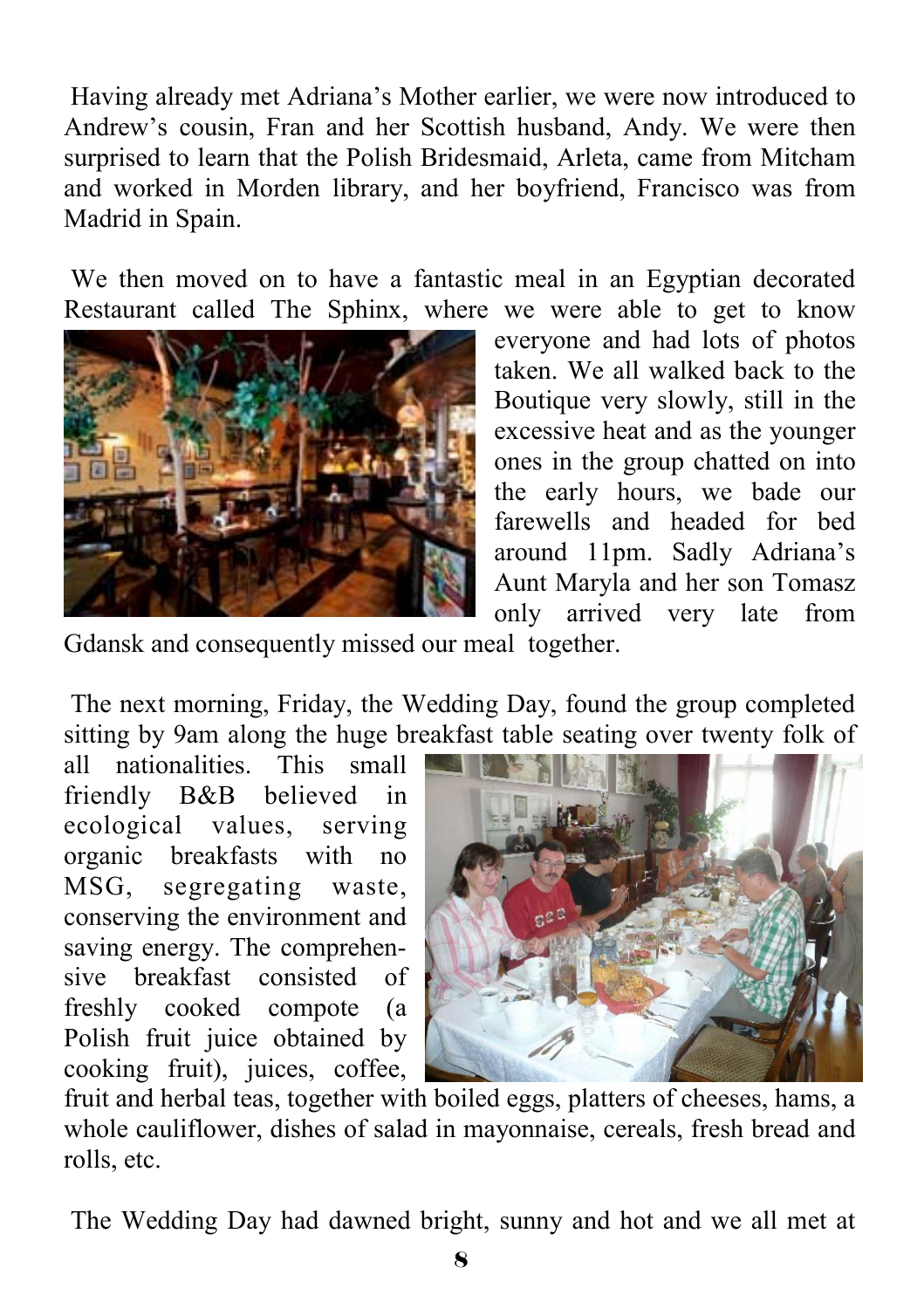

1pm to be whisked off to the venue at the Pałac Ślubów (the Palace of Weddings) in a luxury mini coach. On arrival, the official photographer started snapping away informally at every opportunity. There was just enough time for us to stroll across the cobbled street for some refreshing

cold drinks before the Bride and Groom arrived in a black, shiny Mercedes car. On arriving, Adriana caught sight of Andrew's cousins husband Andy in full Highland Regalia, which had been kept a closely

guarded secret, which resulted in tears of happiness. He was nearly passing out in the excessive heat with his long woollen socks, waistcoat, long sleeved shirt, sporran, kilt etc.

 We all entered the Pałac Ślubów going upstairs to a palatial pre-ceremony room overlooking the Vistula



River. In due course, after many more photos we were ushered into the main room where the violin was being played alongside the keyboard. The officiator looked very distinguished and smart wearing golden chains of office. Our couple looked absolutely splendid and more than a few tears of happiness were shed by folk at this time. As we sat in rows of scarlet chairs, an interpreter deciphered everything that was being said and promised which made the ceremony more meaningful for everyone present.

 After the ceremony and more official photos we all walked across the plac Zamkowy (the Castle Square) passing many horse drawn carriages and posed for group photos at the base of the column of King Zygmunt III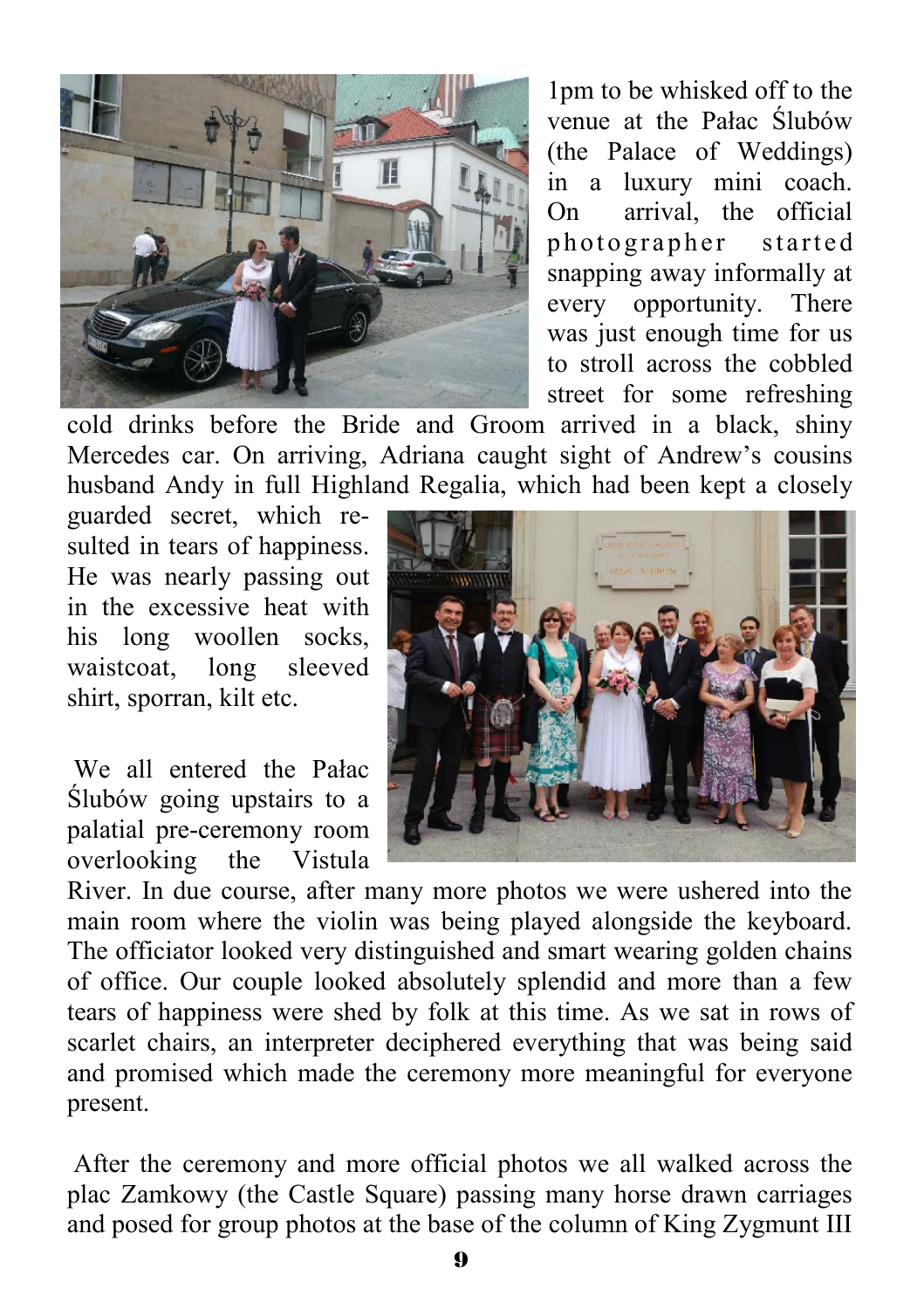

Waza before arriving at the Delicja Polska restaurant. We went downstairs to a beautifully decorated room with many mirrors and flowers everywhere. There was a delicious and varied menu in both English and Polish and we were fortunate to have half hourly intervals between many courses. This gave us time to stretch our legs, chat to the folk

and enjoy the room which was used during the WWII by the family who

owned the building. During the speeches Arleta translated for the Polish folk and then it was Derek's turn to say a few sincere words of thanks, first in Welsh (thanks to Gwen Wildman's help) and





then in Polish (courtesy of a Polish waitress in our Morden restaurant). After the speeches amidst all the confetti throwing the wedding cake was wheeled in complete with a shooting firework to top it! A fleet of taxis then took all the guests back to the Boutique B&B, all tired but very contented after seeing our couple so happy. The young ones, after changing, then went back to the Old Town to continue celebrating.

Saturday morning we were up at 7am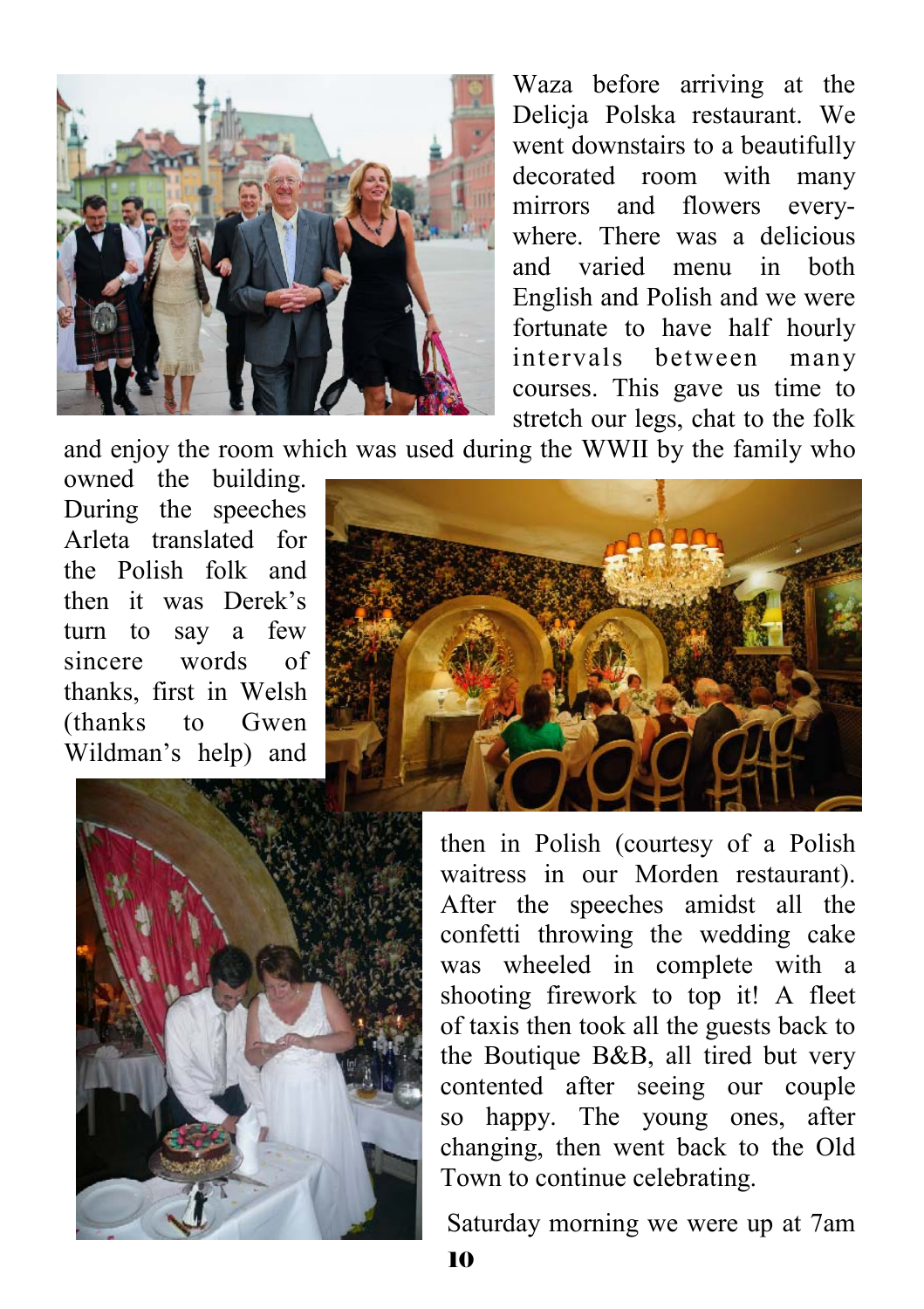for another substantial breakfast where the owner of the Boutique surprised everyone with bottles of champagne to toast the newly married couple. Seven of us were then ready to be picked up at 10am by a mini tour bus as arranged by Andrew and Adriana to see the sights of Warsaw. At least at this hour had not yet built up to the high temperatures of the proceeding days. The tour started with a visit to the Belweder - the Home of the President complete with a soldier guarding the front entrance. This building then led on to a statue of Marshal Józef Klemens Piłsudski - the



leader of Poland between the wars. We then strolled through the Park Łazienkowski - first of all seeing a very unusual statue for Chopin in an area of formal gardens where they hold weekend concerts in the open air. It was there we got our first view, and try, of one of the musical benches that had been set up around the city to commemorate Chopin. A chance to sit and listen to his music by

pressing a button built into the marble seat. We were then led through a cool wooded area teeming with red squirrels who allowed close-up photos to be taken as they came looking for nutty treats! We progressed to the

Water Palace crossing a bridge with ducks swimming below us before arriving at a small Grecian amphitheatre with peacocks sunning themselves amidst the columns. Our group then walked alongside the lake where giant carp were breaking the surface before crossing another bridge where our tour bus was waiting to collect us after about  $1\frac{1}{2}$  hours from dropping us off. We were then driven past many churches and large buildings finishing up in a Jewish area. We walked past the one huge remaining ghetto building in very bad repair and by this time the sun was blazing down on us. We then continued to

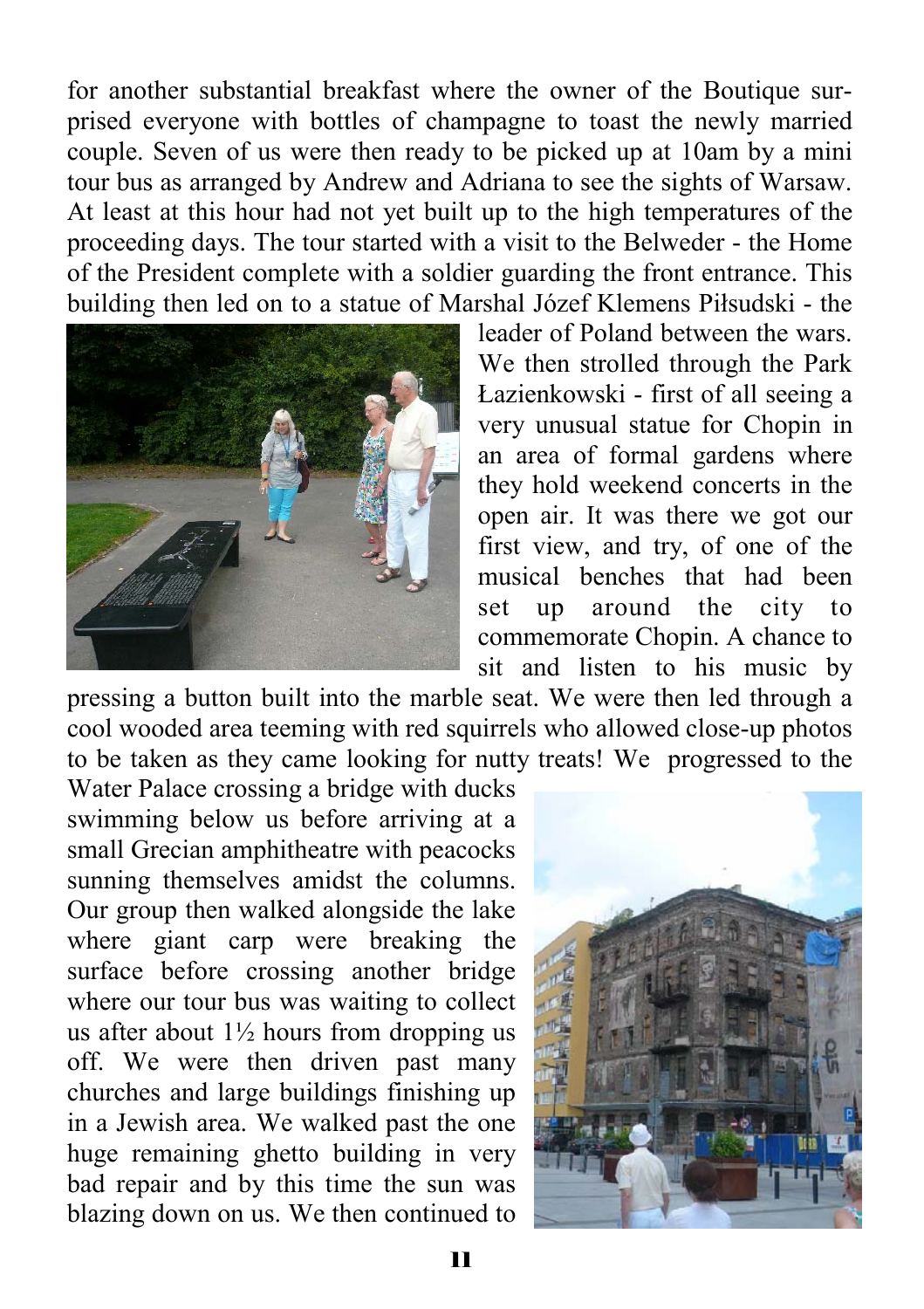

the only remaining Jewish synagogue in the city whereas prior to the war there had been over 200. This one had survived the war but the Jewish Star of David and the Torah quotation had been removed at the time so it could be used as a warehouse. These have now been reinstated and the building is

now an active Synagogue for the remaining Jews in Warsaw. A short trip on the mini bus took us to the surviving part of the ghetto wall where we saw Jewish folk dressed as they would have been during the war period including a young girl dressed in a shawl telling her story of ghetto life and selling Jewish bread (some of which Insa bought for our group to try). Once again we boarded our transport to be taken to the Old Town and visited the church accommodating floor to ceiling listing of names of the Polish folk who died during the Katyn massacre (mass execution of Polish officers and intelligentsia by the Soviet secret police in 1940). We then crossed the road to see the massive figures

commemorating the Warsaw Uprising during WWII. Around 2pm we were dropped off by the mini bus ready for a final tour around the Old City walls which Derek and I realised it's going to be too much for us. So we found some seats where after a short while we were joined by Adriana and her Mother where



we learned that Tomasz and his Mother had already left for their drive home. After nearly an hour the remainder of the group joined us where we all said our "thank-yous and good byes" to our tour guide for such an interesting although extended tour of Warsaw.

All eleven of us then found a lovely pavement restaurant where we sat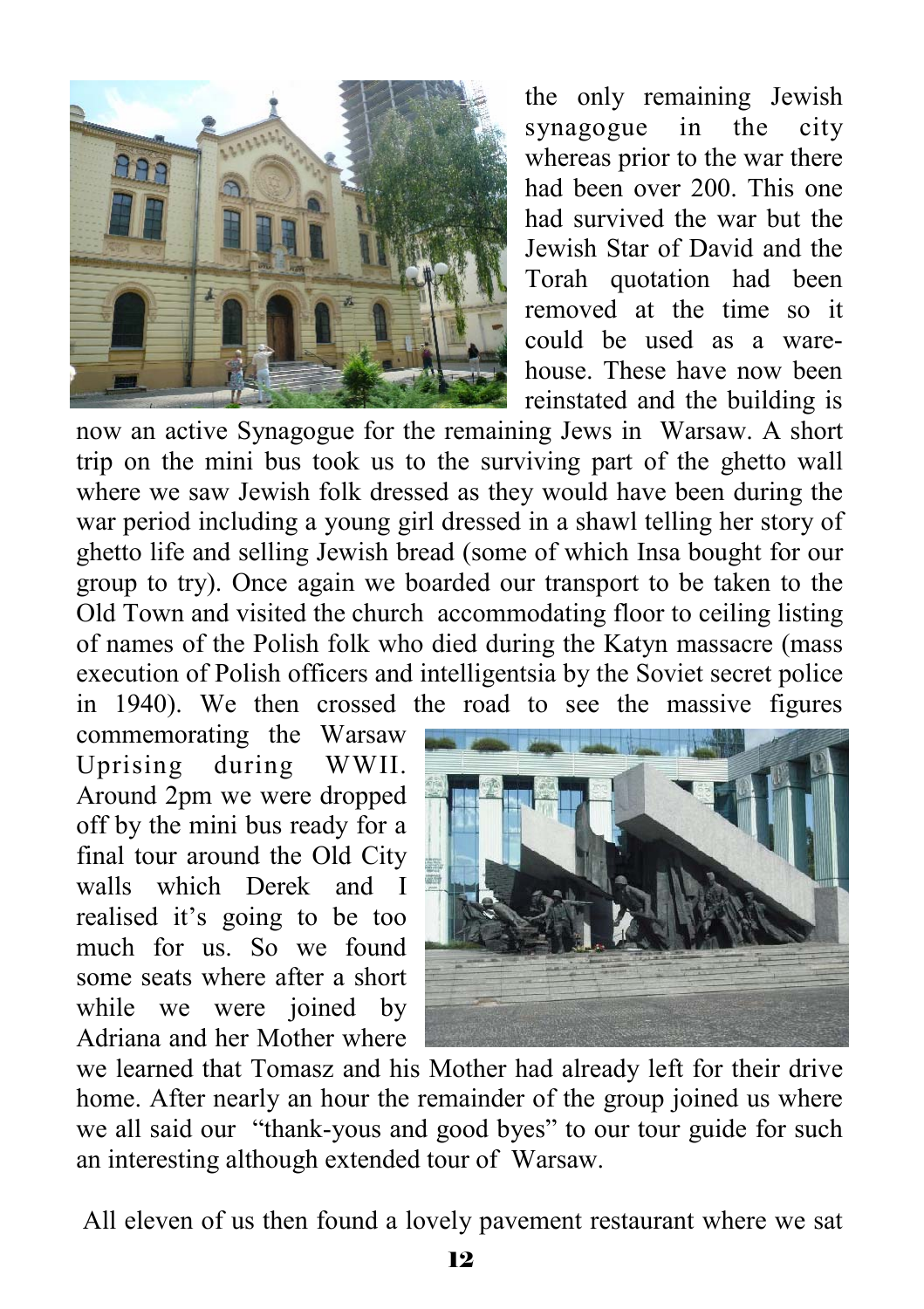in scorching sunshine under a massive umbrellaed area for cooling drinks and a bite to eat. After this we got a taxi back as Derek and I were shattered and we knew we had a final meal coming us with everyone in the evening. We really did appreciate another siesta before doing a bit of



packing. Later on that evening all our group were walking to the Old Town past all the pavemented cafés and restaurants serving food outside but, being Saturday night, we couldn't find one large enough to accommodate such a number as ours. Eventually Derek and I together with Andrew, Adriana and Arleta took a taxi to the

Old Town Square while the rest did the journey on foot. It was there Adriana and Arleta magically found a Polish restaurant with an inside

table big enough for us all. We then enjoyed our last Polish meal before - yes you guessed it - we took a taxi back to the Boutique. The streets and Square atmosphere were wonderful with lots and lots of people enjoying themselves late into the night as did the remainder of our group after we left them.



 Sunday morning found us yet again facing a vast breakfast. Shortly after we said goodbye to Arleta and Francisco as they were catching an early train to take them for a further week's holiday in the mountainous area of Poland.

 We then sat for the last time (as we had done on the first day there) with Oliver and Insa in the courtyard before saying our thanks and farewells at around 1pm to Andrew, Adriana and her Mother who then embarked on a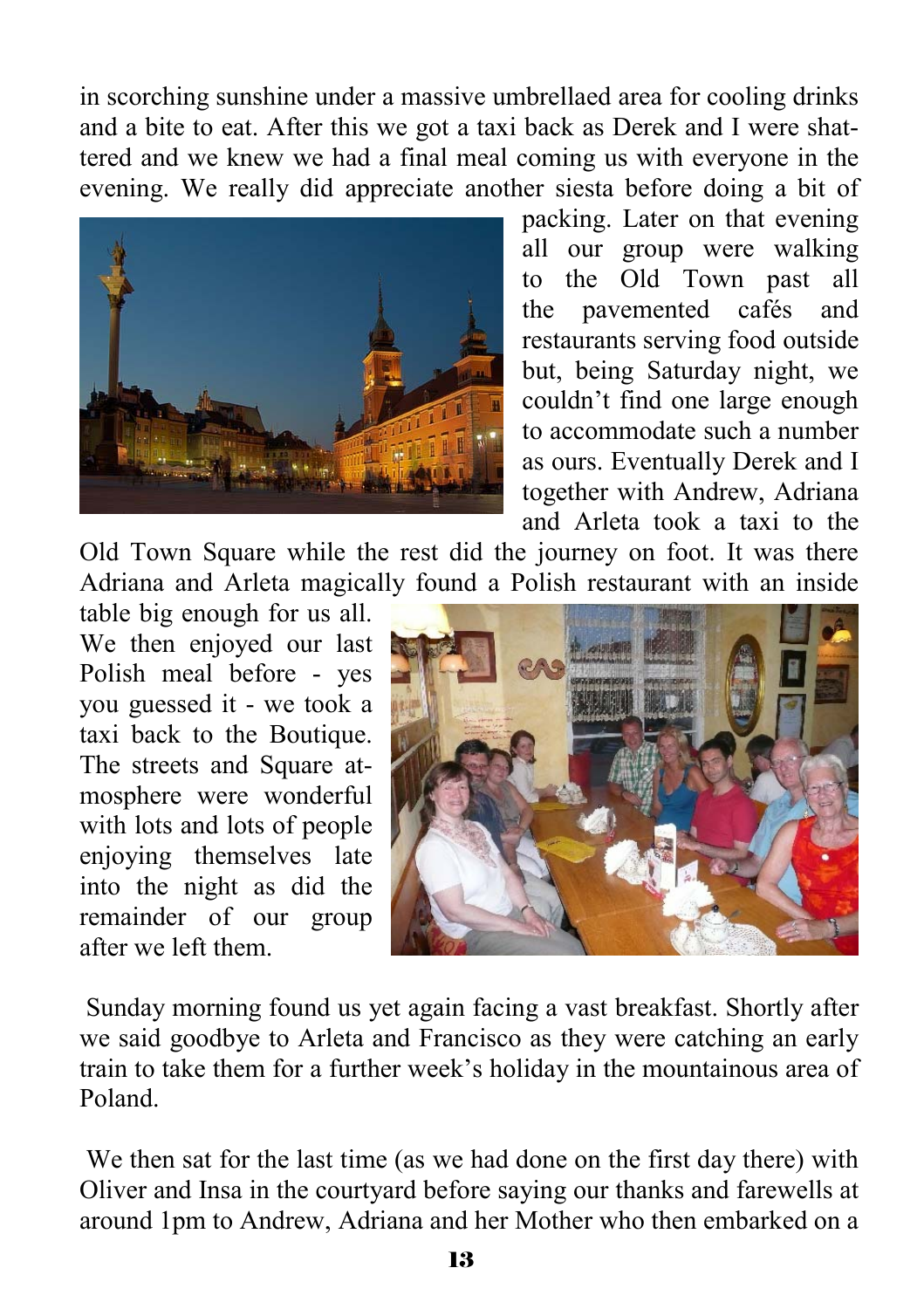3-hour train journey back to where she lived where they were staying on for another week. But before they left Adriana and Andrew presented everyone with a set of Warsaw Coasters as a memento of our wonderful time there.

 As Fran and Andy from Scotland were staying on for a few extra days in Warsaw, they returned from a walk to say a final good bye to us and Oliver and Insa before we left for the airport. Insa promised to send us some snaps and true to her word 5 days after our return to England her lovely package arrived through our letter box - the rest is history as most of the Church family will have by now seen the lovely pictures it contained. At 2pm we then shared a taxi back to the airport with her and Oliver ready for our homeward flights. Once again they were so kind and attentive to us as they had been throughout the whole four days this time insisting on helping us with our luggage before our wheelchairs arrived and then staying with us until we were pushed through our boarding gate. They then took off for their flight back to Germany.

 As we entered British airspace our pilot announced over Maidenhead that we would see first the dome then the Olympic Village and stadium all brightly lit up and finally over flying the Olympic rings cut in the grass of Richmond Park which made a fitting end to our journey.



Finally, to the new Mr and Mrs Fox we thank you both for a wonderful long weekend. As you know we felt honoured to be representing your dear Father and Mother, Andrew. We are sure they would be very proud of you and love Adriana as much as we do. You make a splendid couple and it only remains for us to wish you both health and happiness in your future life together.

> God bless always. *Mary and Derek Heaton*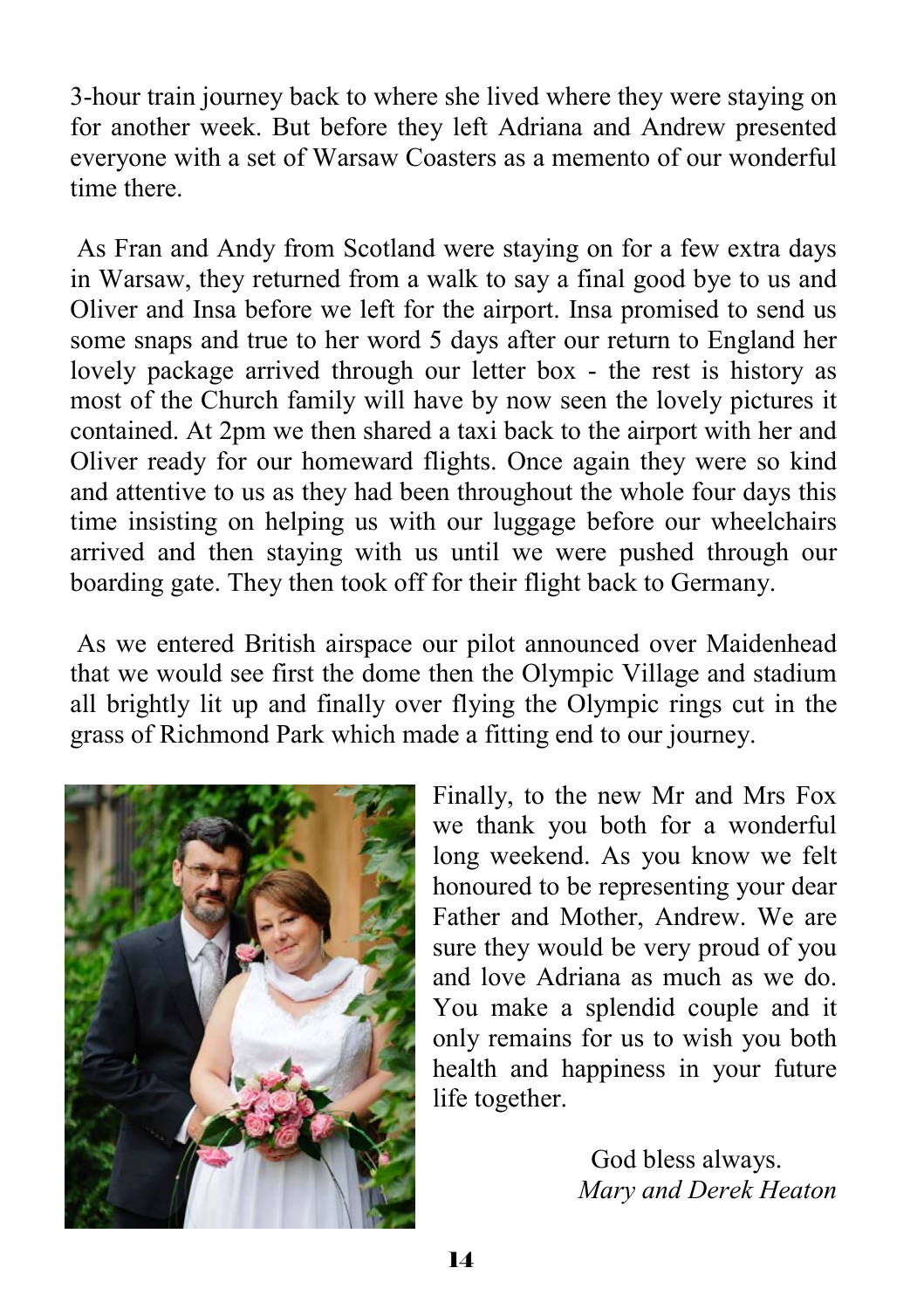## And a Grateful Thanks

We would like to take this opportunity to say a big thank you to every one in the church for all the wishes passed on to us for our big day.

And a very special thank you to Mary and Derek for not only being there with us and representing the Church Family, but also for writing such a full account of their time in Warsaw, so allowing us to share our wonderful memories of that time in the Newsletter.

 $\leq 0$  > —

*Adriana and Andrew Fox* 

Operation Christmas Child

# **Knitted Purse**

## **Pattern**

### **You will need:**

Oddments of double knitting wool in 3 colours.

Needle size: 3.5 mm (UK 9) and 6mm (UK 4)

**Button** 

Using 3.5 mm needles and 1st colour, cast on 16 sts. Knit 2 rows in garter stitch. (Every row knit) Next row: (Make button hole) K7, cast off 2 sts, knit to end. Next row: K7, cast on 2 sts, knit to end. Work 6 more rows in garter st. Break off wool.

Change to 6 mm needles and join in other two colors together, knitting with double thickness.

Knit 28 rows in garter st. Break off wool.

Change back to 3.5 mm needles and join in 1st colour again. Knit 10 rows in garter stitch. Cast off.

Fold work in half and stitch up side seams. Sew on a button opposite button hole.



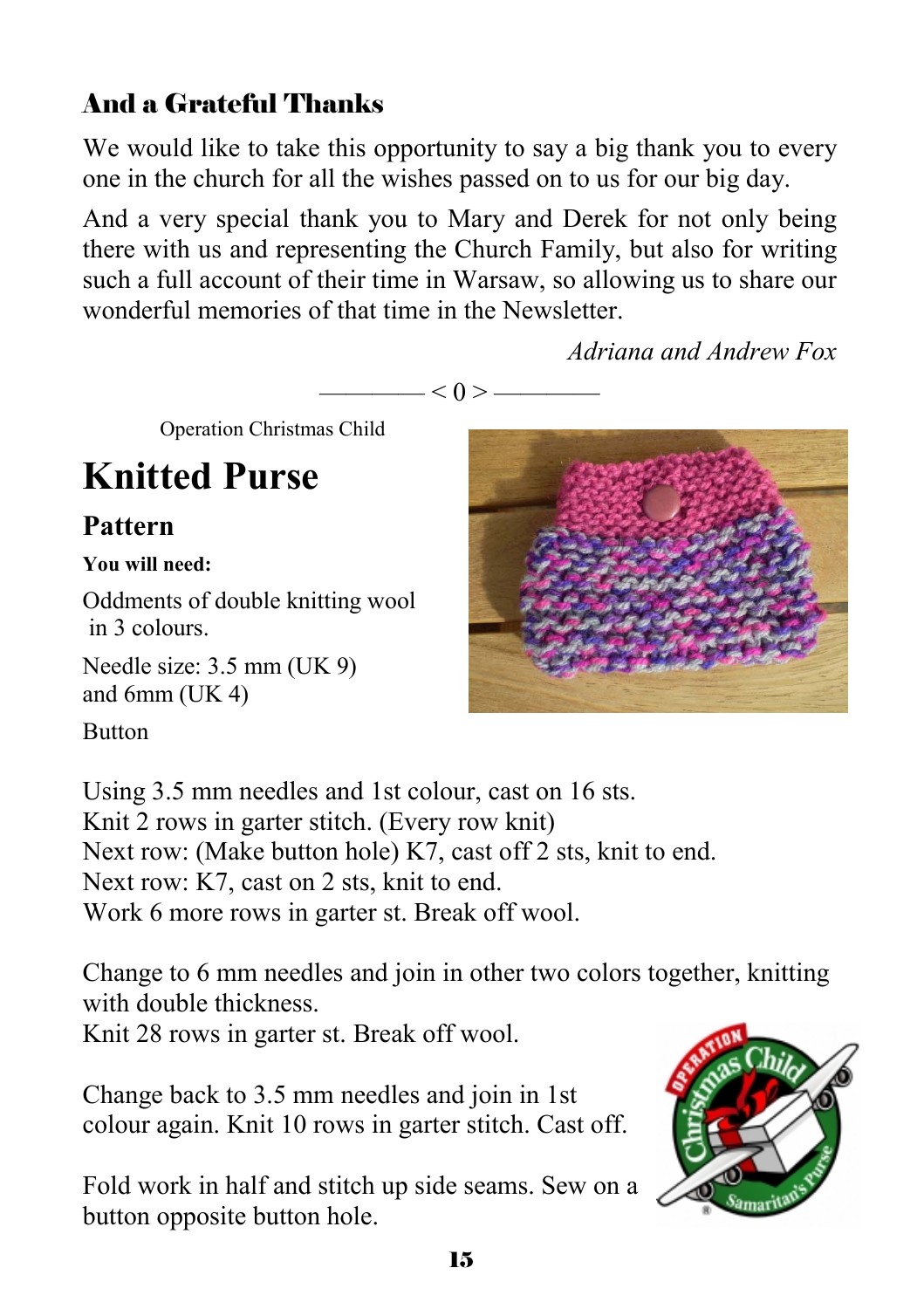## Richard Herring's random act of kindness

When comedian and writer Richard Herring came across a fundraising page from another Richard Herring, he decided to share the page with his 97,000 Twitter followers. He tweeted "This isn't me, but wouldn't it be cool if you pretended it was and all sponsored him anyway? Go on."



Less than 24 hours later, over 370 kind strangers had taken Richard's fundraising total to over £2,600. (It now stands at over £3,000!)

Richard, who is trekking to Machu Picchu to raise money for **Sense**, was greeted by hundreds of messages from tweeters, all wishing him luck. Here's what Richard had to say about the sudden surge to his fundraising. "I'm absolutely overwhelmed by people's generosity, a massive thank you to the other Richard Herring and his followers."

Comedian Richard is no stranger to fundraising himself. Richard has raised over £160,000 for great causes in the last few years. Taking to his blog, Richard tells us how a joke on Twitter turned into thousands of pounds for charity.

It just goes to show that generosity is infectious – and by sharing someone's page on Twitter or Facebook, you can really help them to raise even more for their cause.

Richard is trekking as part of a team. His team mates (Abby Herring, Anne Conquest and Rachael Conquest) have also seen a few donations from generous tweeters, despite not having a famous comedian as their namesake.

If you want to add your donation then please visit the teams' page on the



justgiving website at www.justgiving.com/teams/Machu-Picchu-Trek.

Sense is the UK's largest organisation offering support to deafblind people and their families. Established in 1955 as a parent's support group, Sense now offers a range of services - including, advice, housing, education and practical help to children and adults who are both deaf and blind.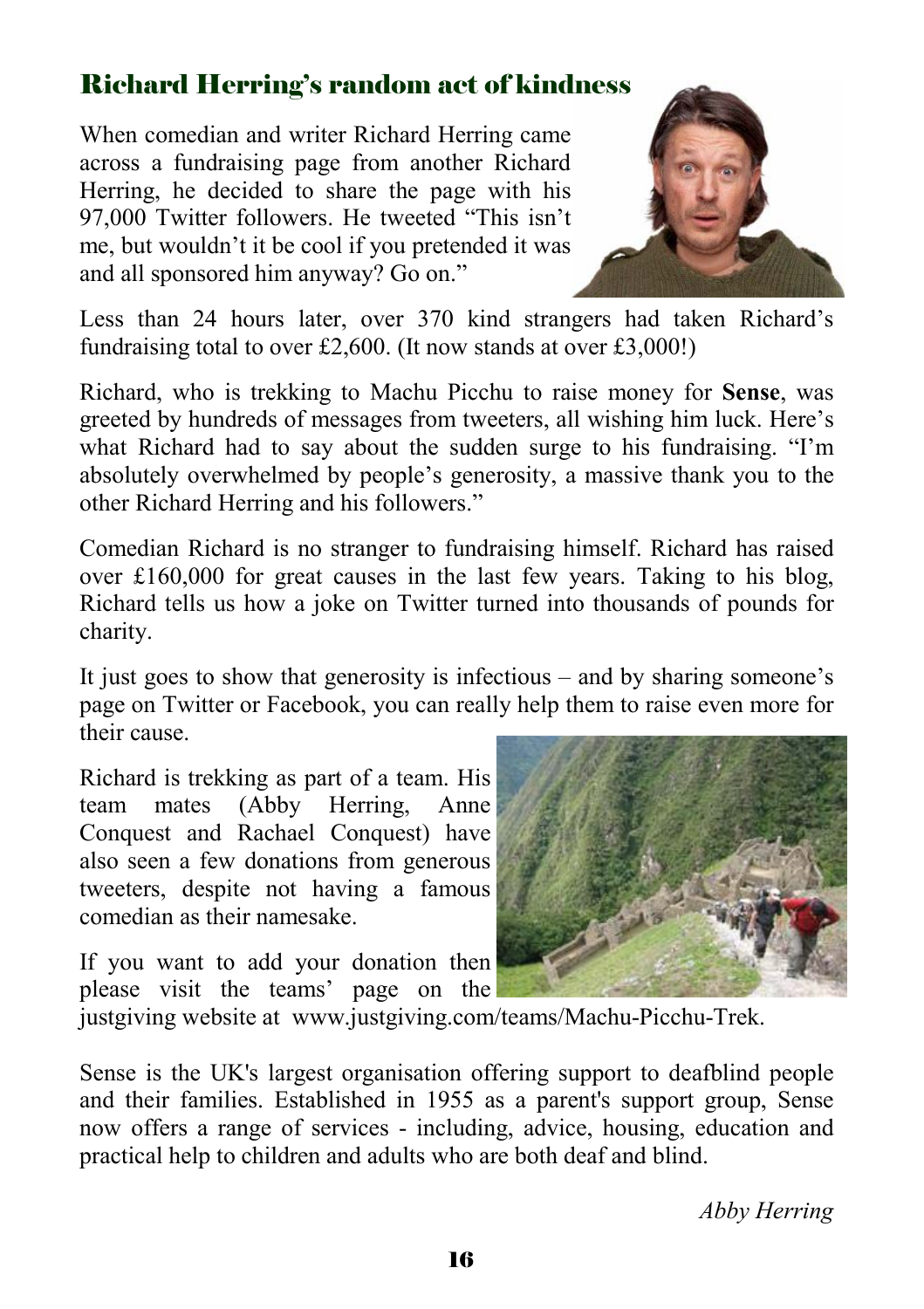## "Shoot them, and we will let you live!"

### *Taken from: Extreme devotion, the voice of the martyrs from the co‐authors of Jesus freaks. Serious followers of Jesus pay a price, and extreme followers often pay the ultimate price. Each story is true.*

The pastor had struck a deal with the Communists in the Chinese prison where they were being held. But the two Christian girls standing before him were resolved not to renounce their faith. A fellow prisoner who watched the terrible scene described their faces as pale but beautiful beyond belief infinitely sad, but sweet. They were determined to face death rather than turn their backs on Christ.

The pastor reasoned, "Why should we all three die? If I kill you and they let me live, then I can continue to work among the churches."

The girls spoke to him softly, "Before you shoot us, we want to thank you for all you have meant to us. You led us to Christ, baptised us, and gave us Holy Communion. May God reward you for all the good you have done. You also taught us that Christians are sometimes weak and commit terrible sins, but they can be forgiven again. When you regret what you are about to do to us, don't despair like Judas but repent like Peter. And remember that our last thoughts of you are not of hatred and anger, but of love and forgiveness. We all pass through times of darkness. We die gladly."

But the pastor's heart was already hardened, and he shot them. Immediately afterward, the Communists shot him.

*People who are faced with the prospect of a sudden death may find their thoughts turning to friends and family or to unfulfilled dreams. Some recall their lives "flash before their eyes." This total recall, however, is likely interrupted for those who fall victim to the ultimate betrayal—being murdered by someone they considered a friend. Anger, bitterness, and hatred for the supposed would all seem justifiable. Would forgiveness factor in it at all? As Christians, we must choose to extend forgiveness in every circumstance, even those involving life and death. Like the girls in this story, your reaction to betrayal preaches an effective sermon. How might your choosing to forgive point the way to Jesus for someone you know?* 

Be kind and compassionate to one another, forgiving each other, just as in Christ God forgave you. Ephesians 4:32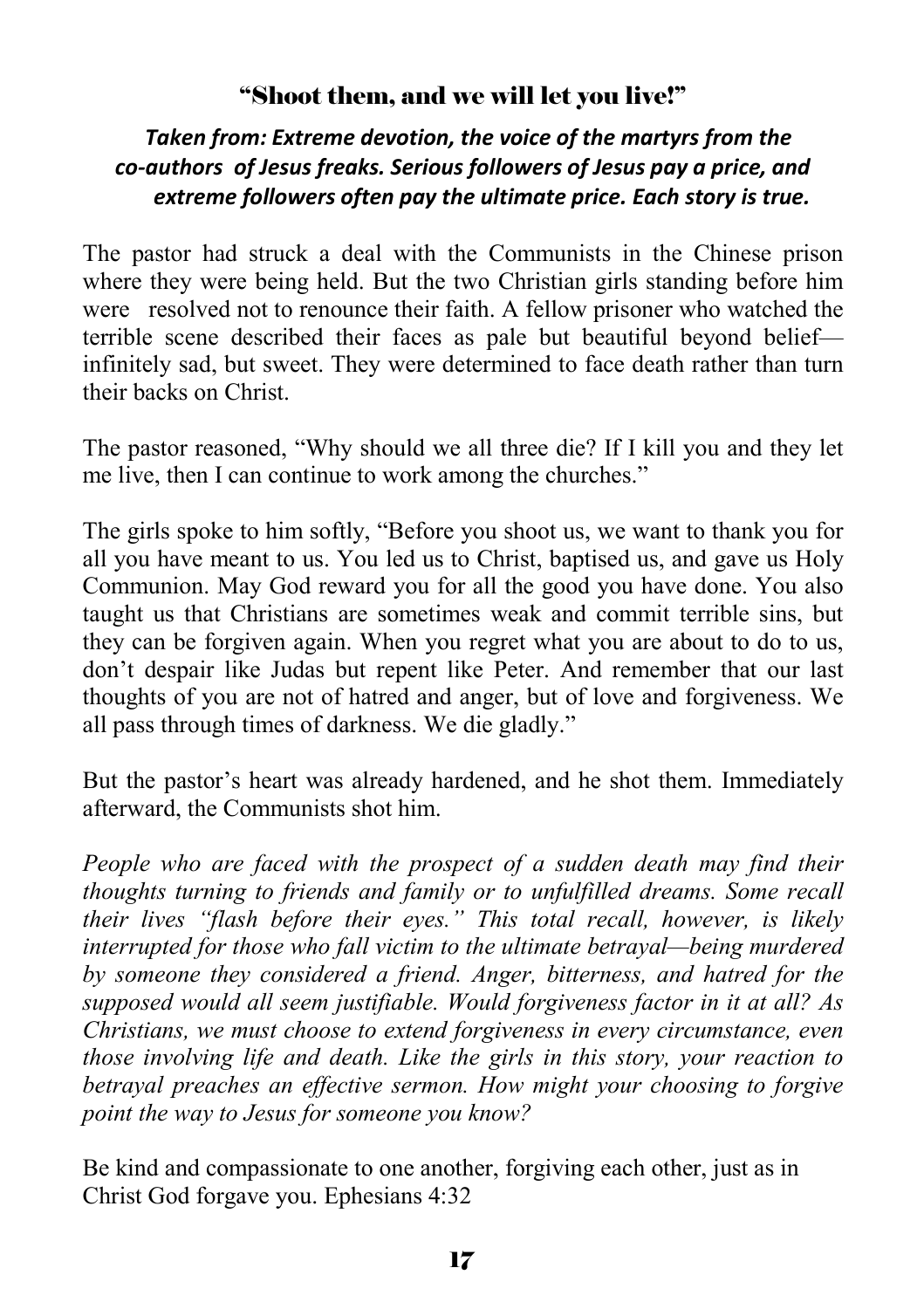



| Sun      | 2  | 10.30am             | All Age Worship led by Rev Paul Timmis                                                          |
|----------|----|---------------------|-------------------------------------------------------------------------------------------------|
|          |    | 12 noon-1pm         | <b>Church Council Meeting</b>                                                                   |
| Tue      | 4  | 10.30am-noon        | Coffee and Chat                                                                                 |
|          |    | 8.00pm              | Time for Prayer                                                                                 |
| Fri      | 7  | 12.30 pm            | Luncheon Club                                                                                   |
| Sun      | 9  | 10.30am             | Morning Service led by Mark Williamson                                                          |
|          |    | 6.30pm              | Communion Service led by Rev Paul Timmis                                                        |
| Tue 11   |    | 10.30am-noon        | Coffee and Chat                                                                                 |
|          |    | 8.00pm              | Time for Prayer                                                                                 |
| Wed 12   |    | 7.00 <sub>pm</sub>  | Circuit Meeting at Raynes Park Church                                                           |
| Thurs 13 |    | 8.00pm              | Leadership Meeting                                                                              |
| Sun $16$ |    | 10.30am             | Morning Service led by Valerie Ashcroft                                                         |
| Tue      | 18 | 10.30am-noon        | Coffee and Chat                                                                                 |
|          |    | 7.30pm              | Men's Supper Club - Rupert Cutler -                                                             |
|          |    |                     | RNLI (including goods for sale)                                                                 |
|          |    | 8.00pm              | Time for Prayer                                                                                 |
|          |    | 8.00pm              | F&P Committee Meeting                                                                           |
| Fri      | 21 | $12.30 \text{ pm}$  | Luncheon Club                                                                                   |
| Sun      | 23 | 10.30am             | Morning Service led by Rev Margaret Adams                                                       |
|          |    | Tue 25 10.30am-noon | Coffee and Chat                                                                                 |
|          |    | 8.00pm              | <b>Church Council Meeting</b>                                                                   |
| Sun $30$ |    | 10.30am             | Harvest Festival and Communion Service<br>led by Rev Paul Timmis                                |
|          |    | 12.30 <sub>pm</sub> | Harvest Lunch (for more details and tickets<br>please speak to Lesley Mortley or Anne Conquest) |

*Please refer to the Website (www.martinway.org.uk) or Weekly Notice Sheet for any additional information*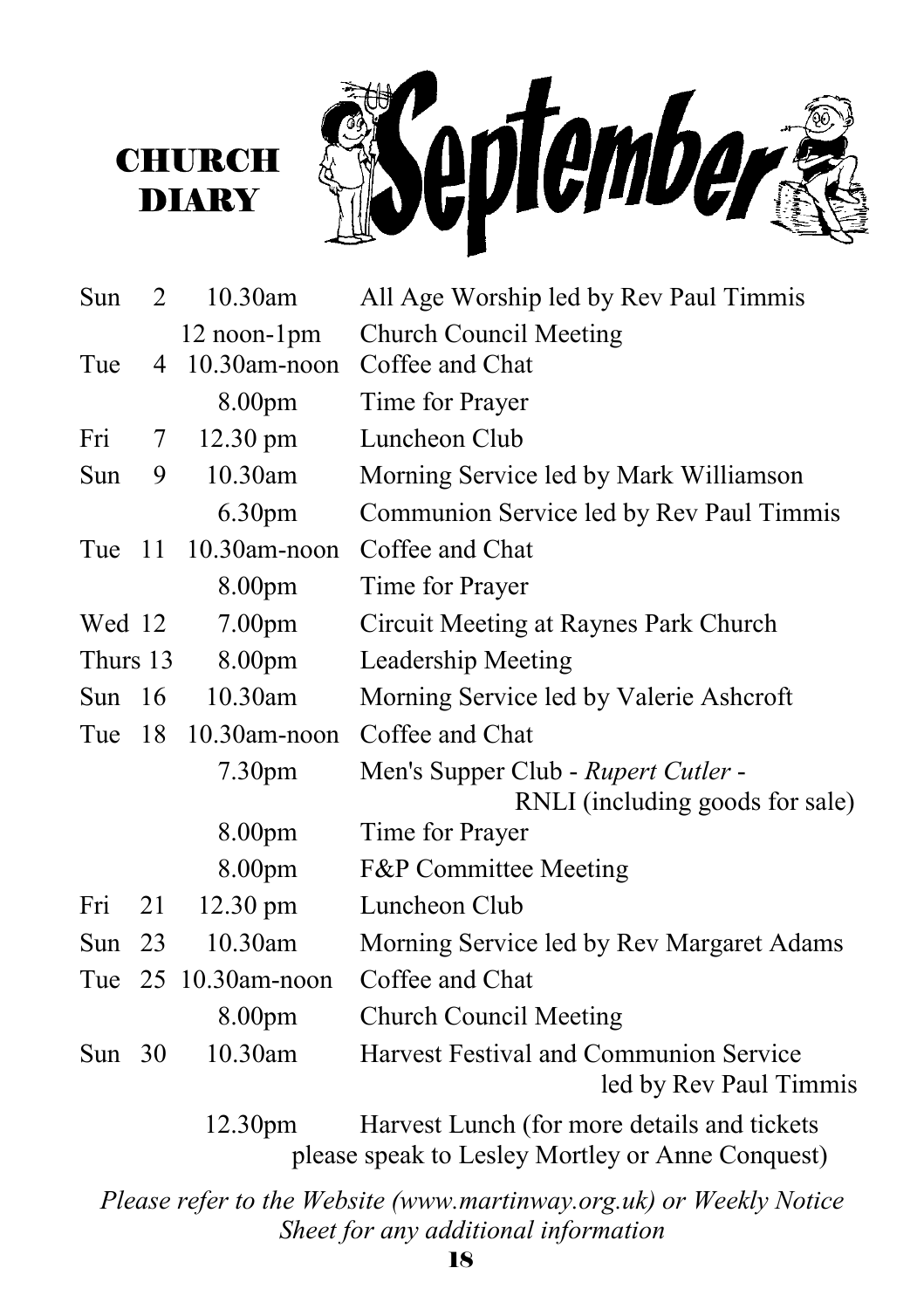

We wish all of those why celebrate a birthday this month a very

 *Happy Birthday* 

and especially to:

**Abigail Fuwa on 15th September** 

Notice of Extraordinary Church Council Meeting 2nd September 2012

 $< 0 >$  —————

To all members of the Church Council.

Please note that an extraordinary meeting of the Church Council has been called for Sunday, 2nd September 2012. the meeting will take place in the Parlour after the morning service.

The only item on the agenda is to discuss the proposal that we invite Christian Care to set up their office on our premises at Martin Way. The full proposal will be circulated to members prior to the meeting.

 $< 0 >$  ———————

## RECYCLING

We are attempting to improve our "green" credentials and a box has been placed in eth kitchen for the recycling of cardboard, paper and clean glass, cans and plastic. We have been recycling food waste for some time now via the brown containers.

Unfortunately Merton currently doesn't collect recycled food from us, so it has been down to individuals to take it home to add to their domestic recycling bins. Please remember that no-one will be offended if the urge falls upon you to do the same.